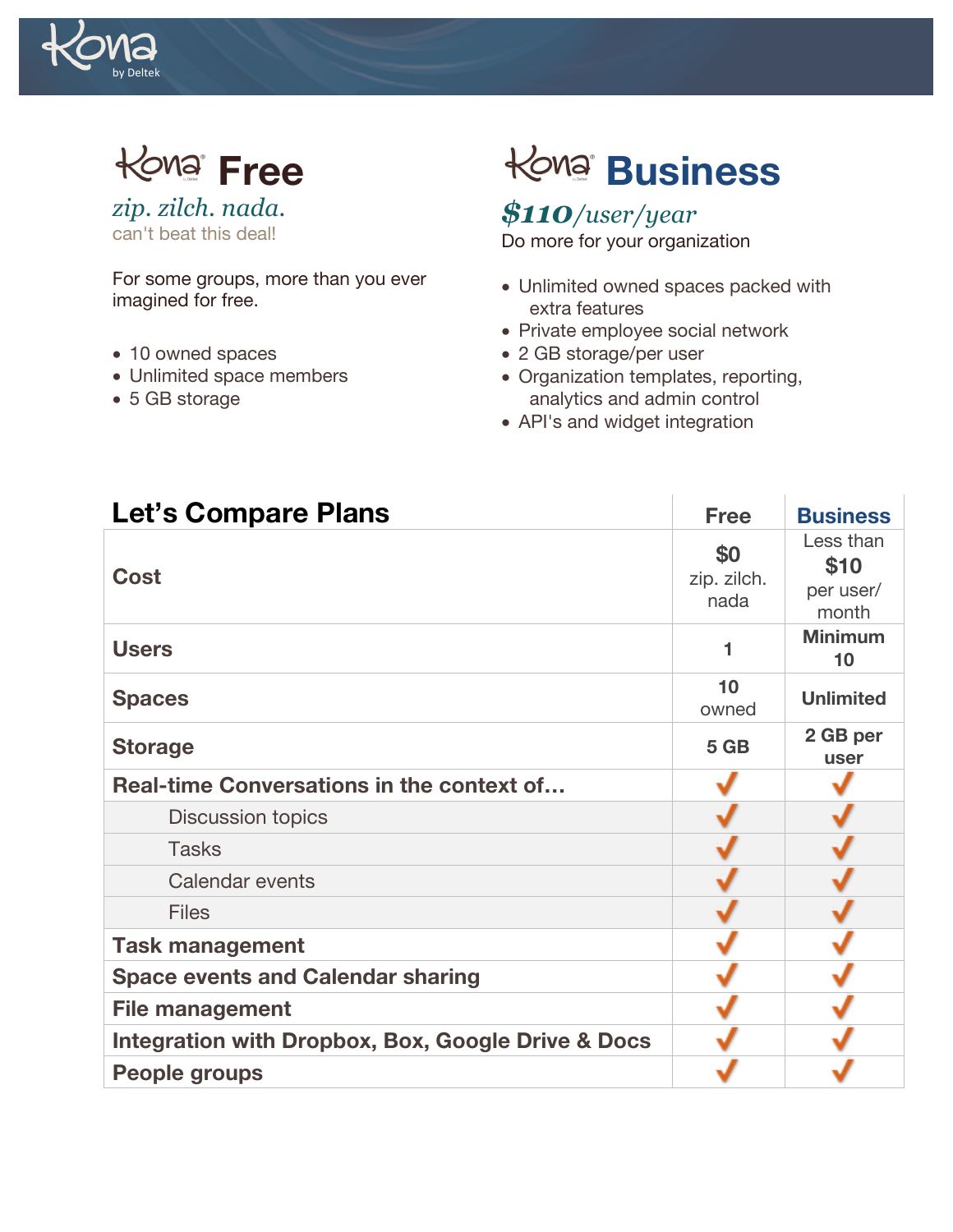| <b>Private/public permission(s)</b>                    |  |
|--------------------------------------------------------|--|
| My Kona personal productivity view                     |  |
| <b>Advanced search</b>                                 |  |
| <b>Mobile (Android and iOS)</b>                        |  |
| <b>Space features</b>                                  |  |
| Space overview page                                    |  |
| Group polls                                            |  |
| Tags for organizing and filtering                      |  |
| Multi-level folders for files, tasks and conversations |  |
| Advanced comment formatting                            |  |
| Space copying                                          |  |
| Outlook calendar integration                           |  |
| <b>Space Templates</b>                                 |  |
| Multiple space owners                                  |  |
| <b>Expanded profiles</b>                               |  |
| File versioning                                        |  |
| Space archiving                                        |  |
| Open spaces                                            |  |
| Kona Business account administration                   |  |
| Organization control and ownership of spaces           |  |
| Account administrator role and console                 |  |
| Easy user on- and off-boarding                         |  |
| Usage reporting and analytics                          |  |
| <b>Export and eDiscovery</b>                           |  |
| Company based file storage limits                      |  |
| <b>Private social network</b>                          |  |
| <b>Space publishing</b>                                |  |
| Space template publishing                              |  |
| Private space template gallery with permissions        |  |
| Kona platform                                          |  |
| Kona embed                                             |  |
| <b>Access to Kona APIs</b>                             |  |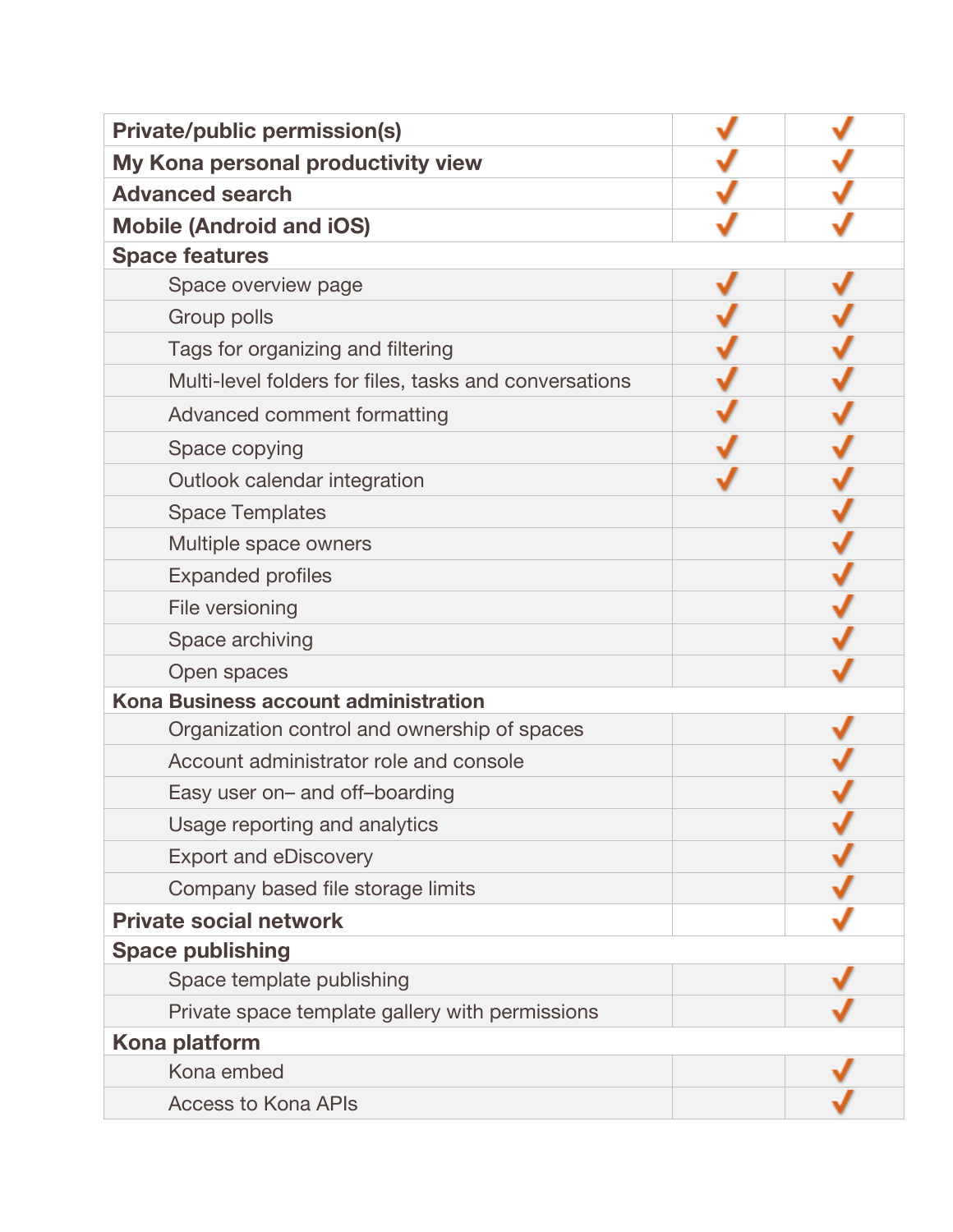

## **Premium support**

# **Kona FAQs**

#### **What is meant by unlimited spaces?**

Associate as many spaces as you want to your organization's Kona account. Spaces work great for specific project teams or initiatives, employee organization departments, or on-going groups like the office running club. It's easy to administer ownership and removal of users across your organization's spaces. Any member of the account can create and associate a space to an account. However, the organization never has visibility or access to "personal spaces" that a member creates and does not associate with the organization's account.

#### **Can I include guests outside my organization?**

There's no limit on who can be invited into your organization-controlled spaces. Bring whoever is needed into a space to engage around a purpose while having administrator visibility of who's in your spaces from outside your domain.

#### **How does storage work?**

Files shared within spaces owned by an organization count towards an organizationwide storage limit rather than an individual's limit. You can add more storage to your organization's account in generous increments if needed.

#### **What are company templates?**

Company templates are recipes for execution of repeatable projects or processes within your business. Spaces can be published as templates, making the knowledge of how to complete something easily consumable by a group. This all happens via communication in context of prescribed tasks, events, files, and notes.

#### **Reporting, analytics, and archiving?**

Get insight into usage metrics for a view of engagement across people, teams, and projects occurring within your organization. Determine the value you're getting from Kona. Freeze activity and retain spaces you want to keep indefinitely while always having the ability to export data from your spaces at any time.

#### **Enhanced Collaborationand Organization**

Kona Business includes powerful features that will enhance the whole Kona experience for your organization. Leverage polls to take the pulse of your employees, customers or partners. Tags provide a simple and flexible way to organize everything in Kona. And,